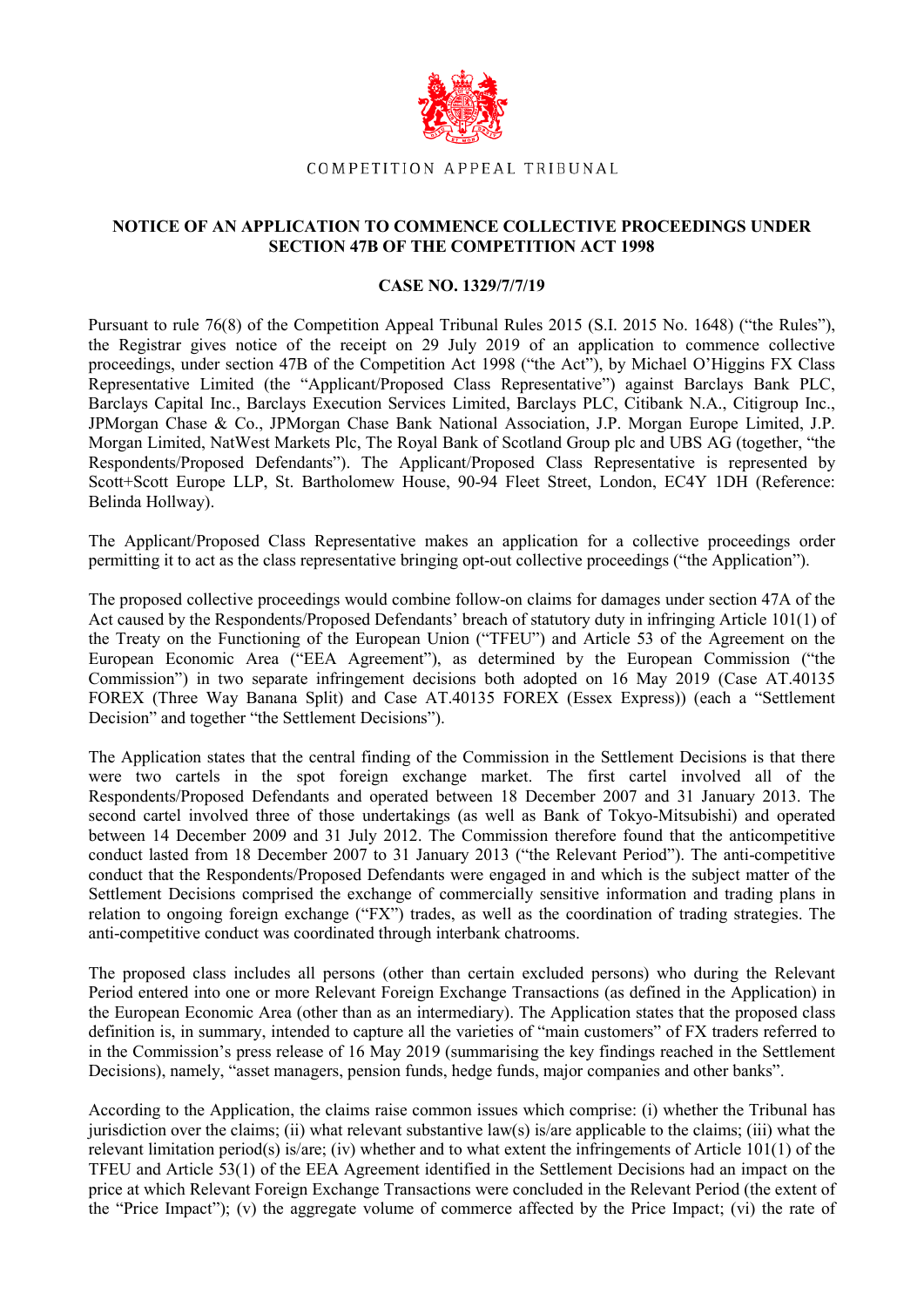interest to be awarded to the proposed class members; and (vii) whether interest should be awarded on a simple or compound basis.

The Applicant/Proposed Class Representative submits that it is just and reasonable for it to act as class representative because:

- 1. The Applicant/Proposed Class Representative will act fairly and reasonably in the interests of the class members:
	- (a) The Applicant/Proposed Class Representative has been incorporated as a special purpose vehicle ("SPV") for the purpose of the proposed collective proceedings which shields Mr O'Higgins himself from personal risk and allows for a clear succession mechanism in the unlikely event that he was unable to continue to act.
	- (b) The structure of the SPV means that, in his role as sole member and director of the Applicant/Proposed Class Representative, Mr O'Higgins will have complete control over the decisions of the SPV. As such, the proposed class will receive the benefits of Mr O'Higgins' experience and expertise in the proposed collective proceedings.
	- (c) Mr O'Higgins is well suited to managing the proposed collective proceedings due to his experience in competition law, his experience in the field of financial services and the numerous and varied positions of public responsibility which he has held.
	- (d) The Applicant/Proposed Class Representative has instructed a team of legal and expert advisers comprising of highly experienced competition litigators, including the use of Scott+Scott Attorneys at Law LLP who are acting as co-lead counsel in the US class action relating to collusion in the FX market ("the US Proceedings").
	- (e) The Applicant/Proposed Class Representative has developed a comprehensive litigation plan as required by Rule  $78(3)(c)$ .
	- (f) The Applicant/Proposed Class Representative has entered into a financing agreement to fund the costs of the proposed collective proceedings subject to the claim reaching various procedural stages.
- 2. The Applicant/Proposed Class Representative does not have a material interest that is in conflict with the interests of class members and is committed to managing the proposed collective proceedings in the best interest of all class members.
- 3. The Applicant/Proposed Class Representative has sufficient funding arrangements in place to pay the Respondent/Proposed Defendants' recoverable costs if ordered to do so.
- 4. At the time of filing the Application, the Applicant/Proposed Class Representative is not aware of any other applicant seeking approval to act as the class representative in respect of the same claims.

The Application states that the Claims are suitable to be brought in collective proceedings because:

- 1. The proposed collective proceedings are an appropriate means for the fair and efficient resolution of the common issues. The likely size of the proposed class is such that it would be inefficient to require each claim to be brought individually.
- 2. Although the costs associated with the proceedings are substantial, the amounts which the proposed class collectively stands to gain by the proceedings are substantial, such that the costs should properly be regarded as proportionate.
- 3. The Applicant/Proposed Class Representative is not aware of any separate proceedings being commenced in respect of either Settlement Decision.